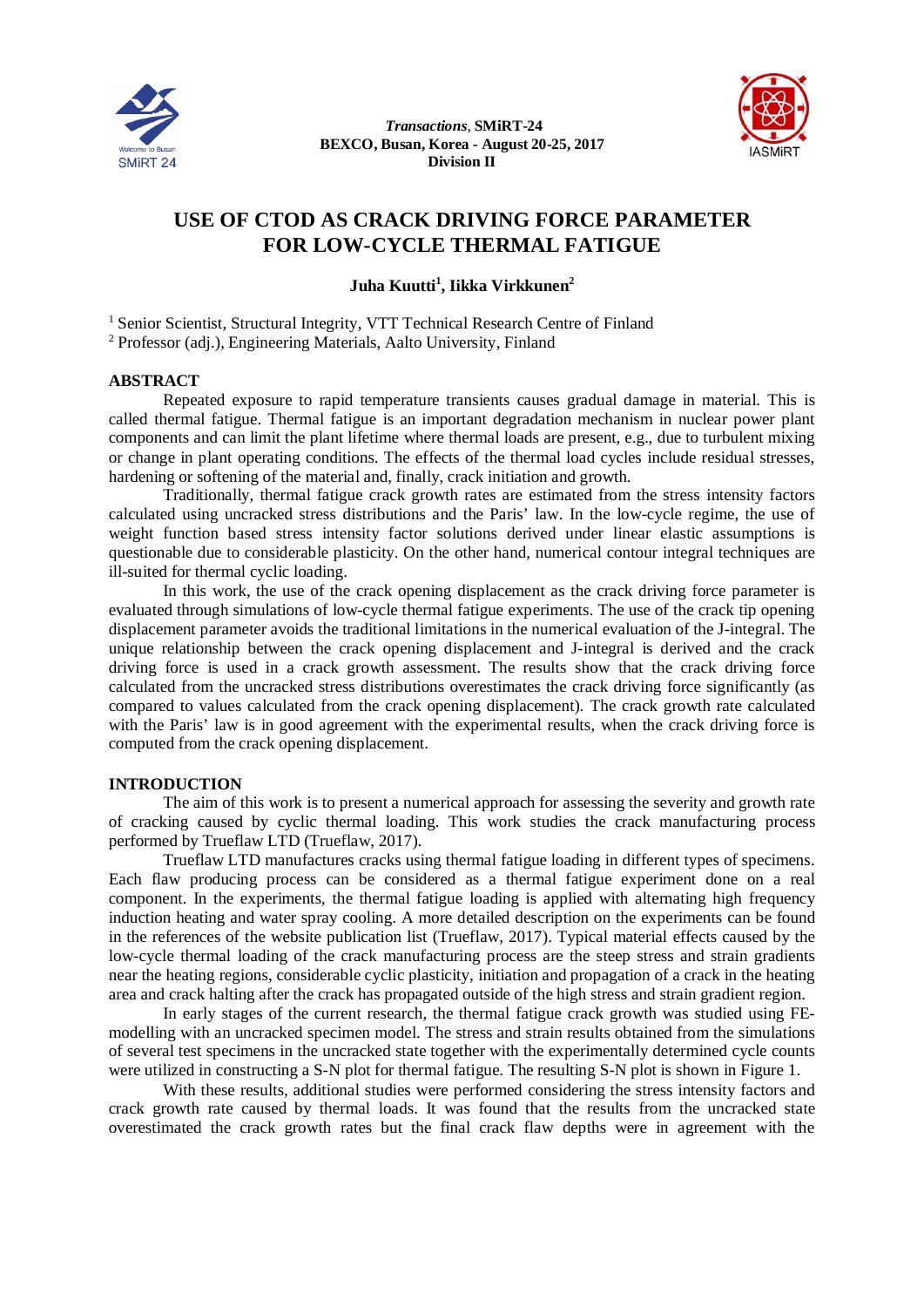experiments. The validity of the utilized method of determining the stress intensity factor using the weight functions and the stress fields in the crack location in the uncracked state could not be confirmed. These issues are addressed in this work by incorporating the effect of the crack in the analysis and evaluating the crack driving force and growth rate using the simulation results.



Figure 1. S-N plot with the selected Trueflaw LTD fatigue data. Clean inspections (no crack) are shown with open triangles. Inspections where a flaw was found are shown with filled triangles. The strain range is calculated using FE-analyses for each case separately.

In this work, the crack that initiates and propagates in the experiments, is included in the assessment. The aim of the finite element simulations is to assess the effect of the crack on the stress and strain fields near the loading region, to determine the crack driving force under cyclic thermal loads and to assess the crack growth behaviour. A comparison between the current "cracked" results and previously obtained "uncracked" results is made.

# **BACKGROUND ON MODELLING THERMAL FATIGUE**

In literature, the lifetime of a component or test specimen under thermal loading is evaluated using different approaches. Among the numerous thermal fatigue studies found in the literature, two approaches stand out. The first often employed approach is to utilize the models developed for low-cycle fatigue that relate the component lifetime with the amplitude of the plastic strain. In this approach, the plastic strain amplitude is typically solved using numerical simulations for the stabilized cycle caused cyclic thermal loads. The stress amplitudes obtained in the simulations as well are often utilized in evaluating the crack growth rate using the Paris Law. Studies of this type are reported by several French authors (e.g. Fissolo et al. 2009a, 2009b). Also some numerical modelling studies on thermal fatigue cracks have been reported by the same authors (Haddar and Fissolo 2005a, 2005b). This approach falls in the second category, which is to employ fracture mechanical tools for predicting the initiation and growth of a single or multiple thermal fatigue cracks. This approach typically requires that the actual crack is incorporated into the simulation model. This can be done by defining the crack as a geometric initial condition or the crack initiation is evaluated during the simulation using low-cycle crack initiation models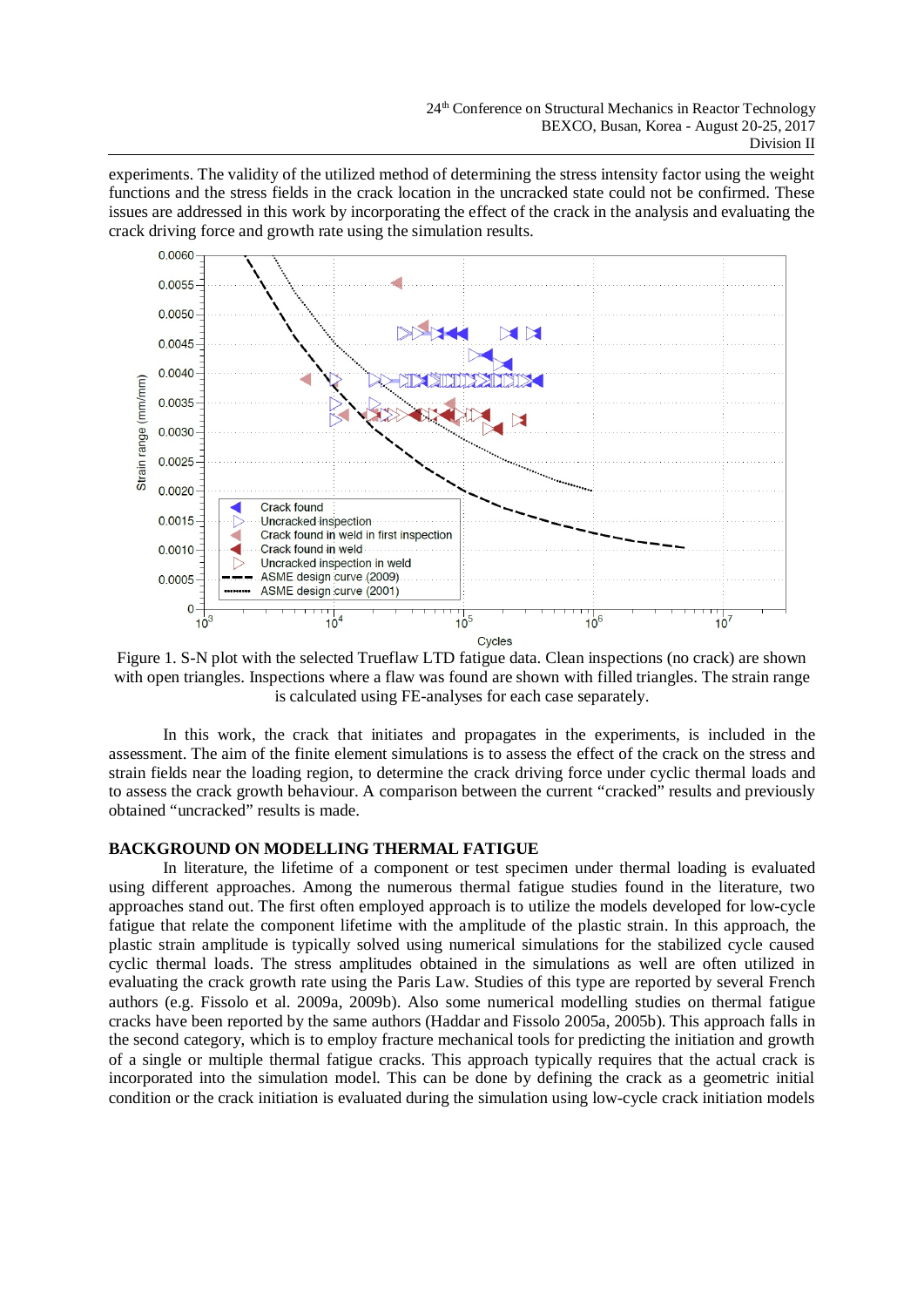and the subsequent growth is modelled with the traditional fatigue crack growth models using the crack driving forces simulated for the actual crack.

The method utilized in the current work is very similar to the method utilized by Paffumi et al. (2008). They studied the effects of cyclic thermal load on nuclear stainless steels using experimental and numerical approaches. In their experimental set-up they utilized a thick tubular pipe section  $(R/t=1.4)$  that was subjected to thermal cycling such that the external surface of the pipe was held at constant temperature while the inner surface was exposed to repeated quenching with room temperature water with frequency of approximately 0.02 Hz. The numerical section of their work compared the crack loading and lifetime predictions obtained from the stress and strain amplitudes evaluated at the component's uncracked state with the actual crack driving forces, growth rates and growth curves calculated from the finite element simulations with the actual crack included in the model. They found that cycles to initiation can be estimated using the standard isothermal fatigue curves. The use of elastic stresses produced overly conservative crack growth rates but the growth rates calculated with elastic-plastic stresses were in bounds of the experimental results. The stress intensity factors estimated from the crack tip opening displacements were lower than those calculated from the elastic-plastic uncracked stress results. The current work aims to determine whether these two last-mentioned findings hold also for the studied Trueflaw's crack manufacturing process. In the currently studied thermal loading case both the heating and cooling loads are acting on the same surface and the thermal load frequency studied in this work is approximately 0.5 Hz.

# **DESCRIPTION OF THE PERFORMED ANALYSES**

This work studies the low-cycle thermal fatigue case using thermal, structural and fracture mechanical FE-analyses. The simulation scheme starts with heat transfer and thermal stress analyses of the uncracked specimen model. Several load cycles were solved to obtain a stabilized stress-strain cycle. The stress and strain state of the uncracked model was mapped into several models containing pre-defined flaws of different sizes. The response of each model with a flaw was then solved for several thermal load cycles. The crack tip opening displacement (CTOD) maxima over the crack front during the stabilized load cycle were extracted for each model. The CTODs were transformed into J-integrals for an evaluation of the crack growth that was performed with Matlab using numerical integration of the Paris Law. The multi-phase analysis scheme is explained in detail in Figure 2.



Figure 2. Flowchart of the performed analyses.

The presented method is applied for a single case study in this work. The selected case comprises of a rectangular stainless steel plate of a uniform homogeneous material that is under cyclic thermal load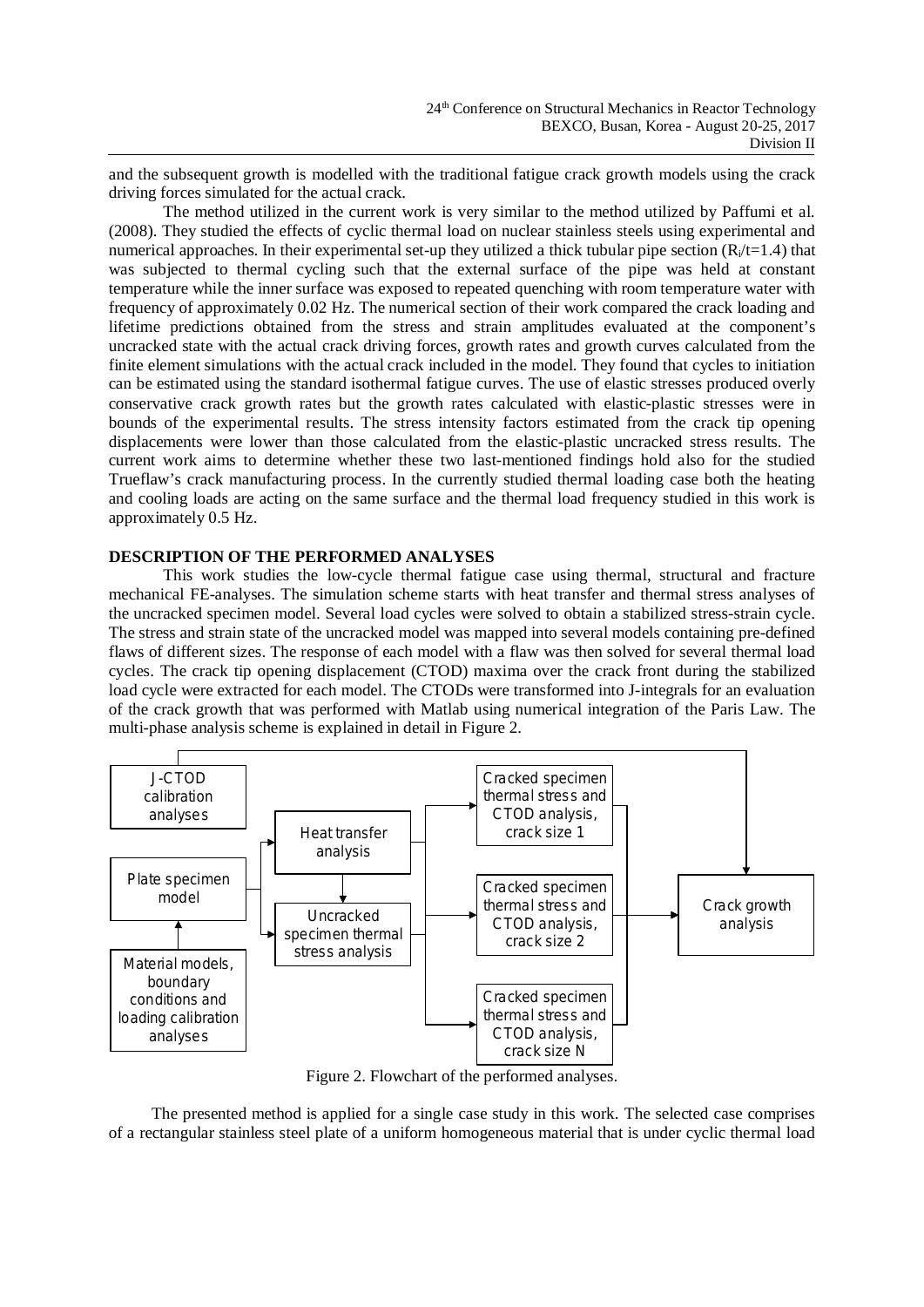acting on an ellipsoidal area in the middle of the specimen top surface. The cyclic thermal load, that is alternating high frequency induction heating and water spray cooling, was modelled using a temperature boundary condition in the heating area that depends on time and coordinates within the heating area.

# **SIMULATION CASE**

The geometry, boundary conditions and applied loading of the studied case are shown in Figure 3a. The boundary conditions of the thermal analyses were calibrated using experimental measurements of the specimen temperature. The thermal cycle is modelled with a slow temperature increase from 20 °C to 350 °C and a rapid decrease back to 20 °C followed by a hold phase. The thermal load was assumed to act with its full intensity at the heating area centre point and linearly reduce to 80 % of its full value at the elliptical heating area edges. Dozens of load cycles were applied to obtain a stabilized thermal and structural response in the specimen after which the crack was introduced in the simulation. It was assumed that the crack does not affect the heat flux in the system and thus the heat transfer analysis was performed only for the uncracked state. Simply supported and symmetry boundary conditions were utilized in the mechanical analyses.



Figure 3. Studied plate component under cyclic thermal loading (a), element meshes used in the thermal analysis (b) and stress and crack opening analysis (c), uniaxial cyclic stress-strain curves calculated with the Chaboche model utilized in the assessment (d).

Semi-elliptical surface cracks were assumed to be initiated in the middle of the heating area with the crack normal parallel to the minor axis of the ellipse. Three separate crack size ratios were considered;  $a/c = 1.0$  (perfectly circular),  $a/c = 0.5$  and  $a/c = 0.25$  (long and shallow crack). The smallest considered crack is  $a = 0.5$  mm;  $c = 0.5$  mm and the largest considered crack is  $a = 2.75$  mm;  $c = 11$  mm. Ten different crack depths were modelled and the total number of modelled individual cracks is 30.

Simulation models with unique meshes were utilized for heat transfer analysis, in uncracked thermal stress analysis and in all crack opening analyses as shown in Figure 3b-c. The CTODs used for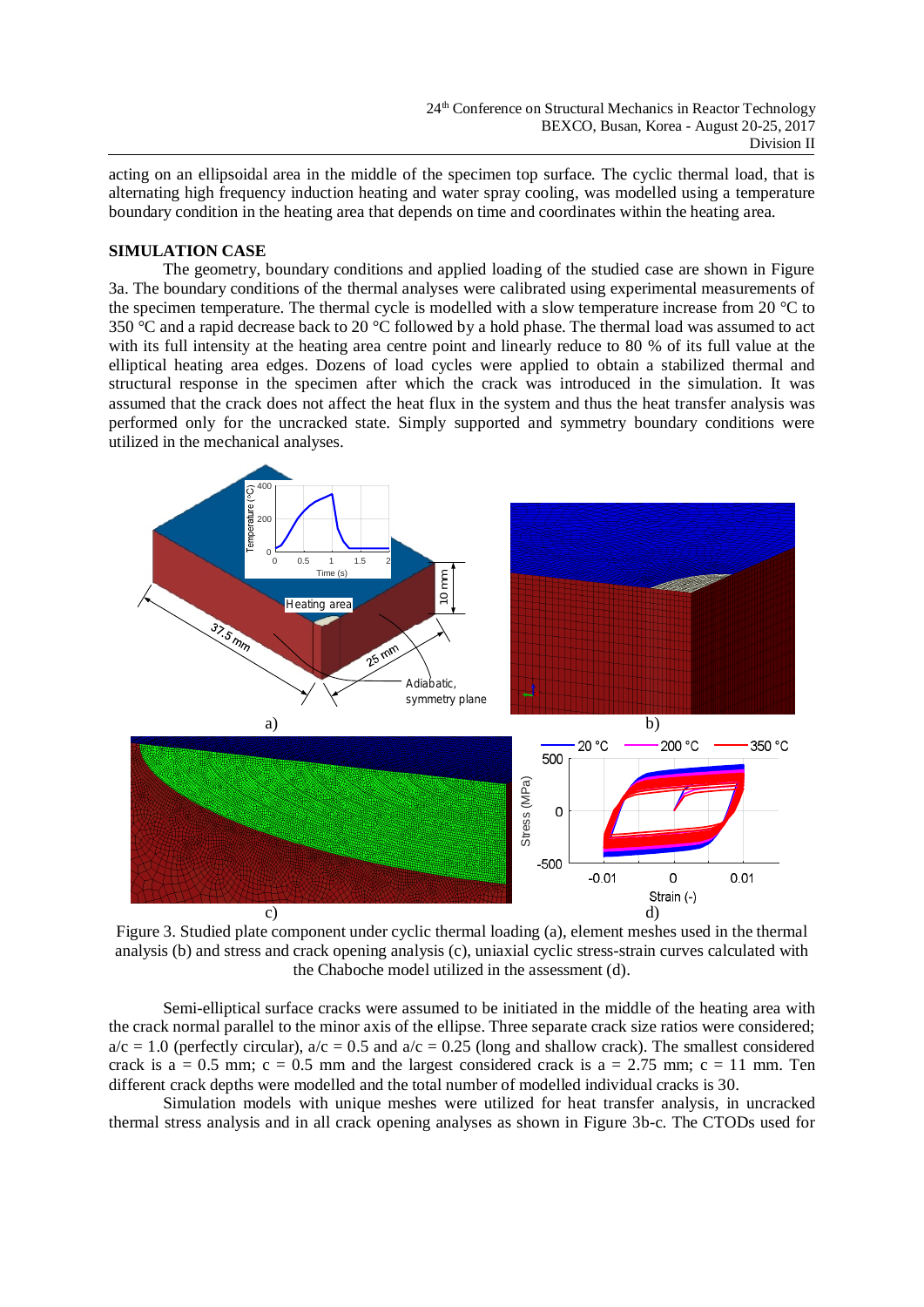characterizing the crack driving force were extracted from the nodes closest to the crack tip located at the distance  $r = 50$   $\mu$ m. In the simulation models with cracks, a rigid plate in the crack plane region was included to model the effect of crack closure. Frictionless non-cohesive contact between the crack plane and the rigid plate was assumed.

All analyses were carried out using Abaqus/Standard quasi-statically, i.e. neglecting the effect of inertias and strain-rate related aspects. A fixed time step of 0.1 seconds corresponding to the definition of the loading cycle time increments was used.

The plate material is stainless steel SS316. The elastic and thermal material properties utilized in the analyses were adopted from the ASME material handbook (ASME 2011). The structural analyses utilized the Chaboche cyclic plastic material model (Lemaitre and Chaboche 1990) that contains both isotropic and kinematic hardening components. The resulting uniaxial cyclic stress-strain curves are plotted in Figure 3d. The original source of the cyclic material properties is according to Crooker et al. (2011).

# **RELATIONSHIP BETWEEN THE J-INTEGRAL AND CTOD**

The path-dependence of the contour integrals due to the transient residual and thermal stresses prevents the traditional calculation of the J-integral. The continuous cyclic loading, thermal inertia and considerable plasticity also prevent the traditional residual stress correction techniques in the J-integral evaluation. Therefore, an alternative method of evaluating the J-integral based on the CTODs was applied. The relationship between the crack opening and J-integral is known to be unique, for a given material. This relationship is derived in this chapter. The formulae are taken from the fracture mechanics textbook (Anderson 2005).

In the LEFM regime, the relation between the crack flank opening and the stress intensity factor is obtained from the crack tip stress analysis. The Mode I stress intensity factor can be evaluated from the extrapolation of the crack opening displacement as

$$
K_{I} = \lim_{r \to 0} \left( \frac{E' u_{y}}{4} \sqrt{\frac{2\pi}{r}} \right),
$$
 (1a)

where  $u<sub>y</sub>$  is the crack flank opening,  $E<sup>y</sup>$  is the plane strain or plane stress elastic modulus and  $r$  is the distance measured from the crack tip. A J-integral parameter for the LEFM regime is obtained by utilizing the relationship between the stress intensity factor and J-integral:

$$
J_{LEFM} = \frac{K_I^2}{E'}.
$$
\n(1b)

In the EPFM regime, the relation between the J-integral and CTOD is of the general form

$$
J_{EPFM} = m\sigma_y CTOD , \qquad (2)
$$

where  $\sigma_y$  is the material yield stress and constant *m* is in the range from 1.0 to 2.0, depending on the stress state and strain hardening. Comparing the relations (1a-b) and (2) between the CTOD and J-integral in both the LEFM and EPFM regimes, we observe that in the LEFM regime, the J-integral is a quadratic function of CTOD and in the EPFM regime, the J-integral is a linear function of the CTOD. Simulations show that the transition between the regimes does not occur at a discrete CTOD point but over a transition regime. Therefore, a third relation to cover this transition regime is utilized. A power-law function is assumed for the transition region:

$$
J_{trans} = aCTOD^b.
$$
 (3)

The parameters *a* and *b* are calibrated such that the transition curve meets the elastic and plastic relations (1b) and (2) at the transition points that are the additional model parameters.

The limit evaluation in the elastic regime formulation of Eq. (1a) poses additional complications when evaluating the CTOD values from finite element models. Therefore, the model is rewritten in terms of the crack tip opening angle (CTOA). Following ASTM E2472 – 06 Standard Test Method for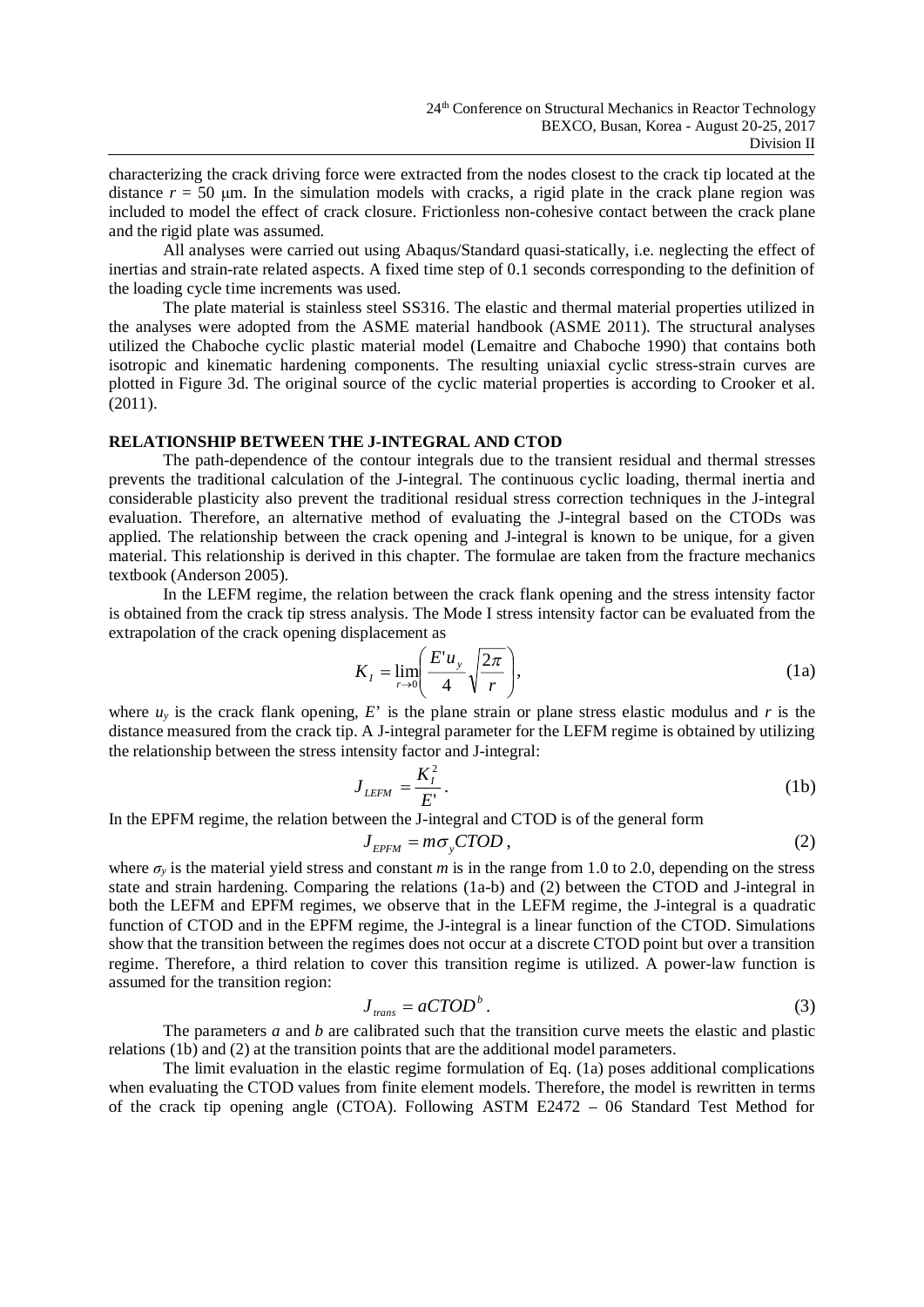Determination of Resistance to Stable Crack Extension Under Low-Constraint Conditions (ASTM 2006), the CTOD and CTOA are geometrically related:

$$
CTOA = \frac{1}{2} \tan^{-1} \left( \frac{CTOD}{2r} \right) \approx \frac{CTOD}{r},\tag{4}
$$

where  $r$  is the distance measured from the crack tip. The approximation in the above is due to the small angle assumption. The CTOA is also not defined when  $r$  approaches zero. By assuming that the crack opening shape is triangular, the CTOA can be evaluated from the CTOD values located at a finite distance *R* from the crack tip. All regimes combined, the model using the CTOA parameter reads:

$$
J = \frac{1}{E'} \left( \frac{CTOA \cdot R}{8} \sqrt{\frac{2\pi}{R}} \right)^2
$$
 for CTOA  $\leq CTOA_1$   
\n
$$
J = aCTOA \cdot R^b
$$
 for CTOA<sub>1</sub>  $\lt$  CTOA<sub>2</sub>. (5)  
\n
$$
J = m\sigma_y CTOA \cdot R
$$
 for CTOA  $\geq CTOA_2$  (5)

The free parameters in the above are the yield stress  $\sigma_y$ , coefficient *m* and the transition points *CTOA1* and *CTOA2*. The parameters were calibrated by means of numerical simulation. The surfacecracked plate models built for the thermal fatigue assessment were subjected to uniform tensile loads and the J-integrals were calculated by Abaqus using the normal contour integral evaluation routine. The simulated J-integrals are plotted as a function of the CTOA in Figure 4. As can be seen from the exponents in the model, a logarithmic representation of the results is useful to identify the location of the transition points. The calibrated model prediction is shown also in the figure.



Figure 4. Simulated CTOA and J-integral values for 10 different crack sizes (colored solid lines) and the fitted J-CTOA model predictions (black dashed line). Results are shown for simulations performed using the material parameters for temperatures of 20  $^{\circ}$ C and 350  $^{\circ}$ C in both linear and logarithmic scales. The dots correspond to the transition points of the model.

# **FINITE ELEMENT ANALYSES**

In the thermal fatigue assessment, a transient heat transfer analysis was performed to obtain the stabilized thermal behaviour in the model. The temperatures were then used as loads in a thermal stress analysis of the intact specimen. Stresses acting on the crack location are shown in Figure 5. As a final phase of the FE-simulations, semi-elliptical surface cracks of different sizes were introduced in model and additional load cycles were applied. The load cycle opens the crack and the CTOAs were retrieved from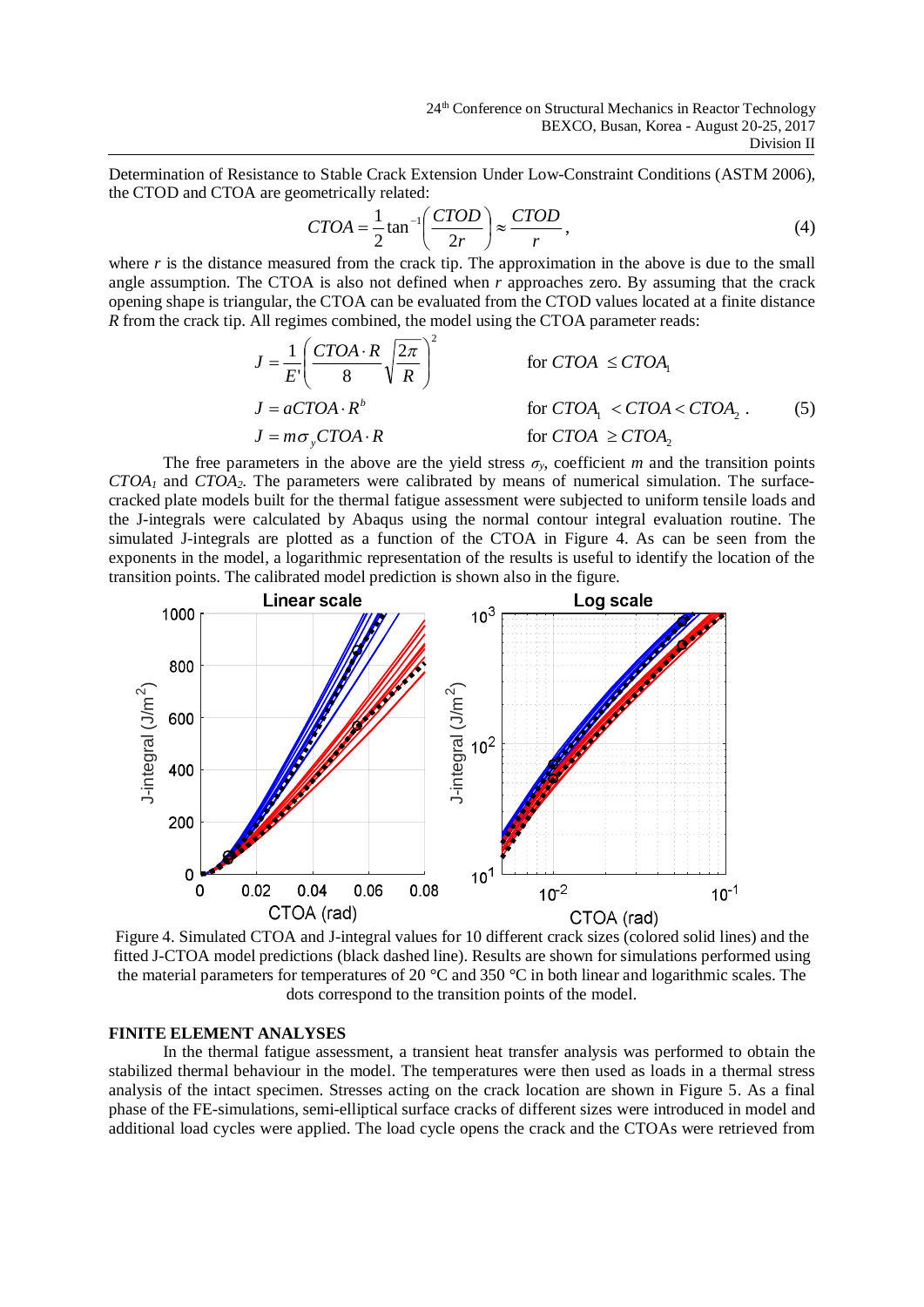the model and converted into J-integrals using the formulated model as shown in Figure 6. The maximum deepest and surface point CTOAs for all studied flaws are presented as the background contour plot in Figure 7.



Figure 5. Stress (Pa) normal to flaw plane contour plots (flaw is located at the upper right corner in the figures) and through-thickness stress distributions over a single thermal load cycle.

# **CRACK GROWTH ANALYSIS**

The CTOAs were utilized in the crack growth computations. The crack growth was computed using a Paris Law type power law model that utilizes the J-integral as a crack driving force parameter:

$$
\frac{da}{dN} = C(\Delta J)^n, \ \ \Delta J = J_{\text{max}} - J_{\text{min}}, \tag{6}
$$

where *da* is the crack depth increment, *dN* is the cycle increment,  $J_{\text{max}}$  and  $J_{\text{min}}$  are the maximum and minimum J-integral values obtained during a single cycle and *C* and *n* are material parameters. For the current case, all J<sub>min</sub> values are zero (indicating crack closure at some point during the cycle) and thus the J-integral range equals its maximum value. The parameters *C* and *n* are determined from the parameters given by the ASME Section XI Article C-8000 (ASME 2004) for the Paris Law, converted to be applicable for the J-integral and adjusted based on the initial crack growth rate. An initial crack depth of 0.5 mm was assumed and the crack initial aspect ratio was selected after a few iterations to be  $a/c =$ 0.67.

Figure 7 shows the crack path in the J-integral values contour plot. Figure 8 shows the crack growth histories as a function of cycles and J-integrals as a function of crack depth. For comparison, weight function based stress intensity factor solutions were utilized to compute the stress intensity factors using the uncracked stress distributions presented in Figure 5. The results converted into J-integrals are shown with dashed lines in Figure 8.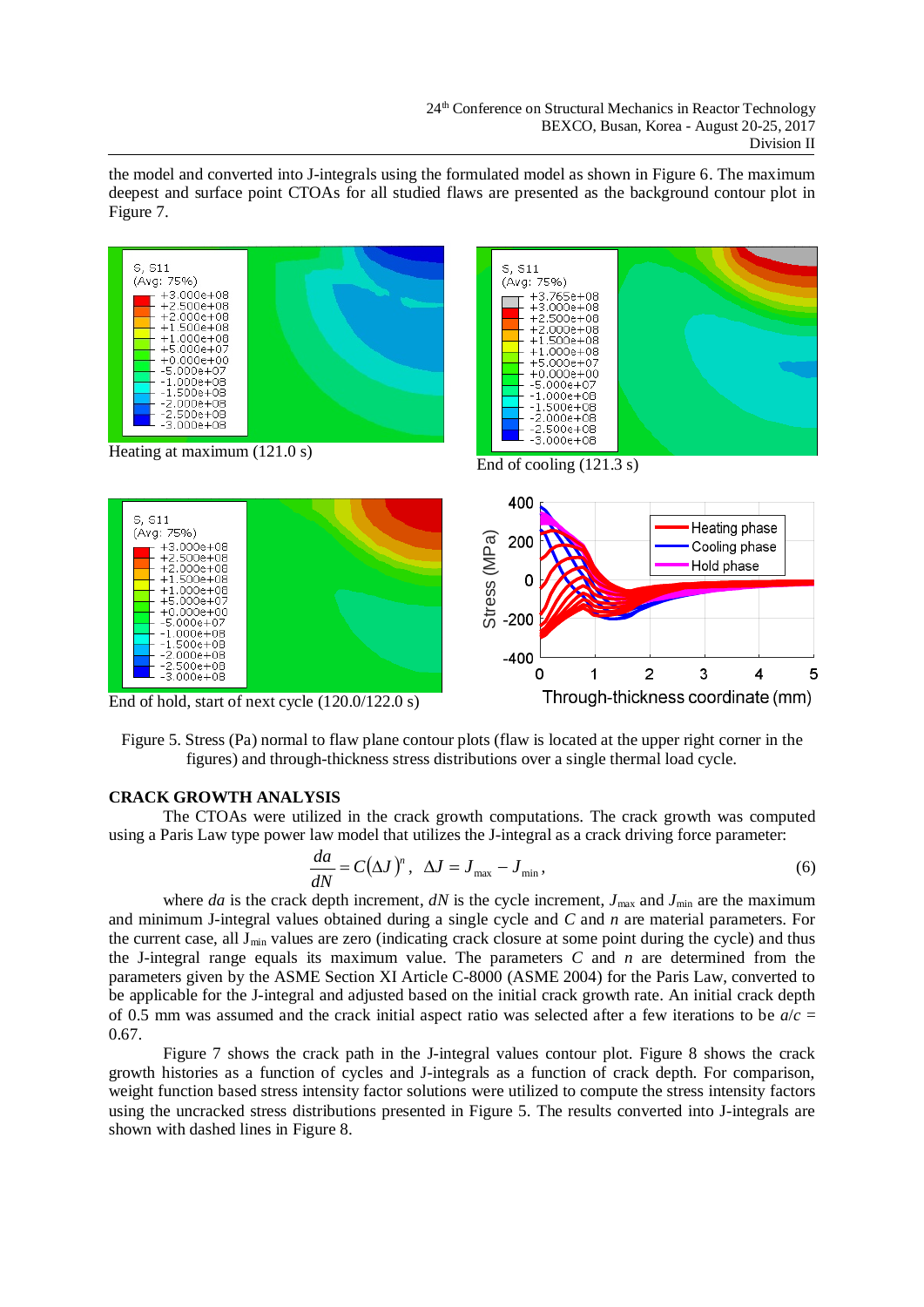24<sup>th</sup> Conference on Structural Mechanics in Reactor Technology BEXCO, Busan, Korea - August 20-25, 2017 Division II







Figure 7. Contour plot of the J-integral interpolation used in the crack growth assessment. The crack growth path is shown with the red line.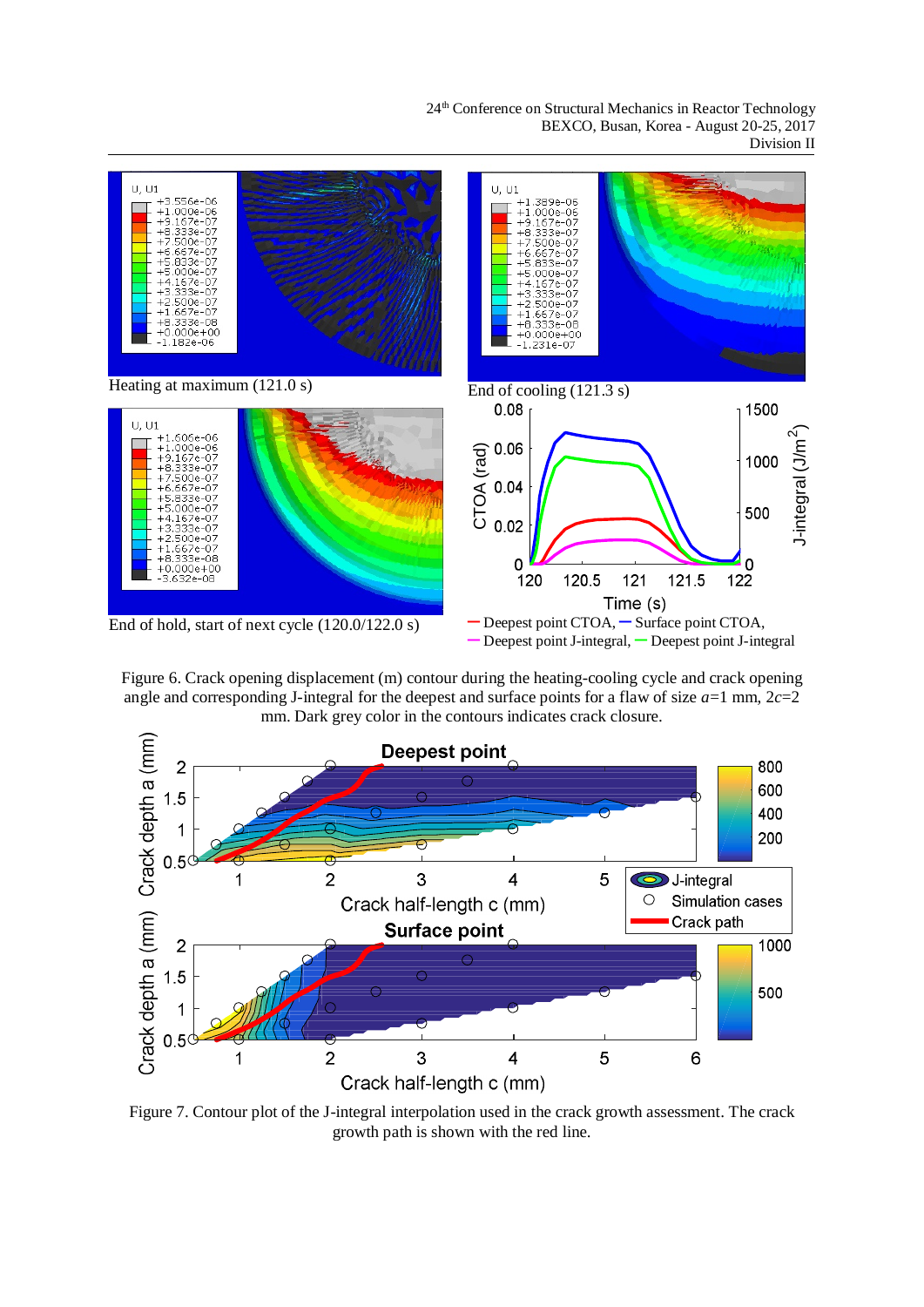

**–** Crack depth, deepest point J-integral, **–** Crack half-length, surface point J-integral, **Ɣ** Measured crack depth value, • Measured crack half-length value, **--** Deepest point J-integral calculated using intact specimen stresses, **·** Surface point J-integral calculated using intact specimen

Figure 8. Left: crack depth and length as a function of cycles calculated in the crack growth assessment compared with experimental measurements. Right: J-integrals during crack growth compared the corresponding results calculated using the uncracked stress distributions.

# **DISCUSSION**

Figure 7 and 8 show that the crack opening and crack driving forces in the deepest point are the greatest at shallow crack depths. The opening angles at the surface point are at their maximum values when the crack is deep but short. A shallow crack thus prefers to grow in the depth direction and a deep crack prefers to grow in the length direction. The surface point crack driving force reduces significantly for the cases where the crack surface tip is outside of the heating area that is at  $c = 1.0$  mm.

The initial crack aspect ratio was selected based on the value which it maintains for the first thousands of cycles. After this, the aspect ratio increases and the crack shape becomes more and more circular. This increase in the aspect ratio occurs shortly after the crack half-length has exceeded the extent of the heating area.

Figure 8 shows that crack propagation is rapid for small crack sizes. The crack quickly reaches the depth around 1.5 mm at which point the crack driving force value is relatively small and the crack growth rate diminishes significantly. It requires a large number of cycles to propagate the crack further as the crack driving force becomes even smaller as the growth progresses. The experimental data points show a similar trend to that obtained in the simulations.

The J-integrals obtained in the simulation models with the flaws included compared with the corresponding results using uncracked stresses show that the traditional approach overestimates the crack driving forces significantly (Figure 8). The trend in the deepest point J-integral is similar between the approaches but the surface point J-integral behaves differently. This is because that only the stress distributions taken from a line from the crack centre point in the through-thickness direction are considered when computing the stress intensity factor using the weight-function solutions. The stresses along the surface (along the crack length axis) rapidly decrease and the through-thickness stress distribution at the crack surface tip location is considerably smaller than that for the crack centre (see Figure 5 contour plots).

The main reason for the difference between results obtained with the traditional approach utilizing the uncracked stress distributions and with the current method using the crack opening values is